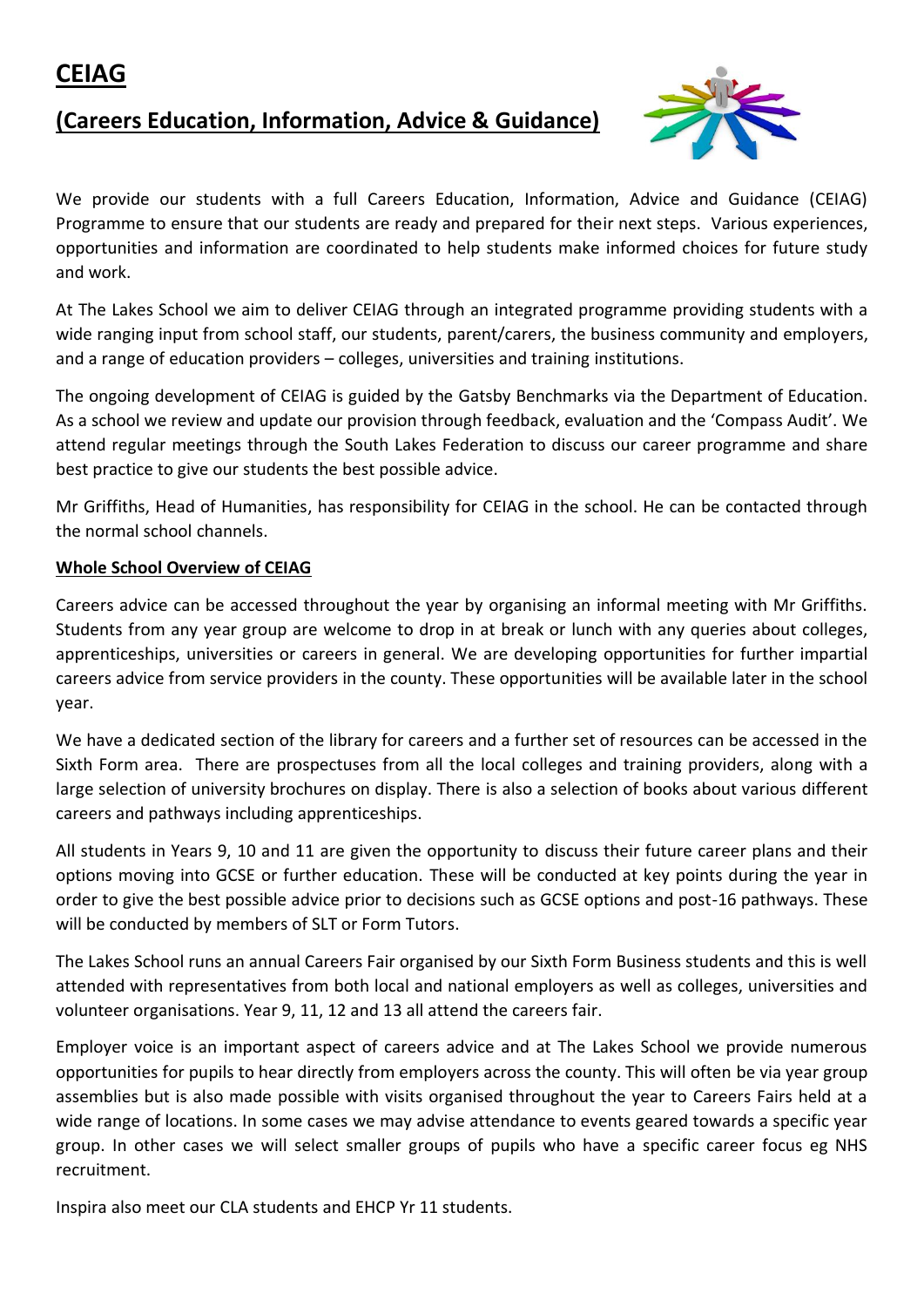Lakes School students can expect the following CEIAG provision through the school.

## **Career Programme: Year 7**

- Students will complete the "Aspirations" unit as part of the PHSE programme. In this unit pupils meet with our current sixth form to discuss career paths and ambitions.
- Employer voice is provided via year assemblies to allow students to meet inspirational business people who talk about their career paths.

#### **Career Programme: Year 8**

- Students will complete a skill-based unit which aims to develop articulation and presentation skills.
- Assemblies are used for inspirational speakers.

#### **Career Programme: Year 9**

- Students take part in a "Managing Finances" project delivered through the PHSE programme
- Students complete a further research-based unit investigating the range of career pathways and linking this to option choices.
- All students attend the GCSE open evening at school to speak to subject staff with their parents.
- All students have a meeting, with a senior member of staff to discuss their possible future career and their GCSE choices.
- All students attend the careers fair in school.

#### **Career Programme: Year 10**

- Students will complete a focussed unit on careers-based skills including CV writing, Letter writing, Job-Advert responses.
- Students will have the opportunity to complete the Myers-Briggs test and discuss their responses in relation to careers and ambitions.
- All students have a meeting, with a senior member of staff to discuss their possible future career and future choices post 16.
- All students have mock interview with employers who provide feedback about their interview.
- All students are encouraged to participate in employer talks.
- Students with identified interests in career opportunities will be guided to a range of county-wide career fairs, college open days.

## **Career Programme: Year 11**

- All students attend the careers fair at TLS where they can meet employers, universities and colleges.
- All students are encouraged to participate in employer talks.
- Groups of students attend a college open day in school time. Open evening events for college providers are shared via form tutors and parents.
- Students interested in attending Sixth Form attend our open evening where we also have an impartial careers adviser and NCS.
- NCS (National Citizens Service) assemblies.
- All EHCP and CLA students meet Inspira as well as any student identified as a possible NEET.
- Apprenticeships assembly led by Inspira.